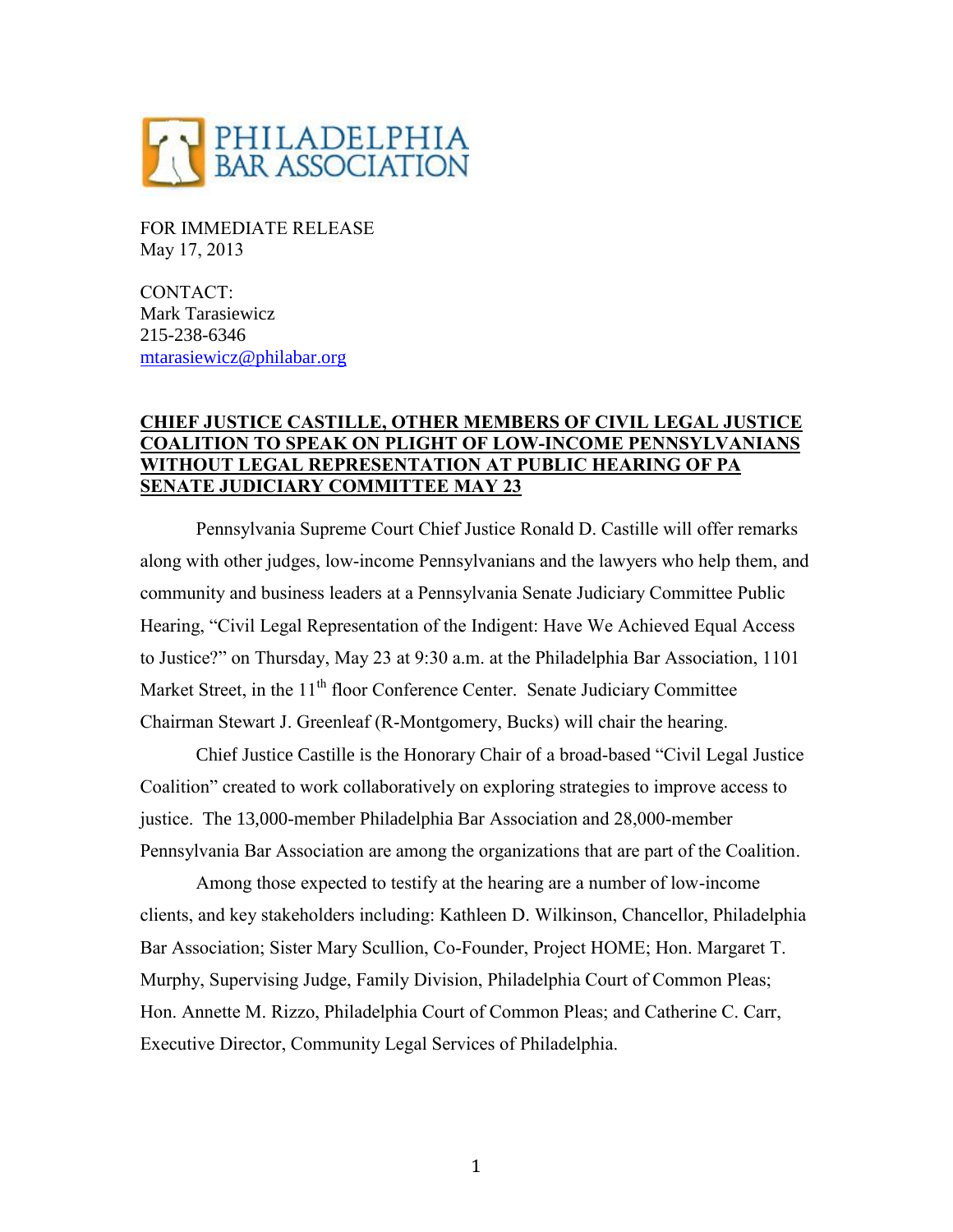This year marks the  $50<sup>th</sup>$  anniversary of the landmark decision *Gideon v*. *Wainwright* establishing the right to counsel for the indigent in serious criminal matters. Few such *Gideon*-type rights have been recognized in civil matters where basic human needs such as shelter, safety, health, sustenance and child custody are at stake. Meanwhile, the demand has surged for civil legal representation on behalf of the poor, whose ranks have swelled following one of the worst recessions in the nation's history. Those needs have been largely unmet due to a "perfect storm" of sustained, repeated and severe cuts in federal and state funding and a tight private fund-raising environment that have resulted in layoffs of legal aid staff and office closings. The gulf between client need and availability of legal help has been termed "the civil justice gap."

State and national studies estimate that a staggering 80 percent of critical legal needs of low-income people go unmet due to grossly insufficient funding and support.

The purpose of the public hearing is to explore and create awareness of the current state and scope of the unmet need for civil legal services by low-income Pennsylvanians confronting legal problems involving basic human needs. Three hearings on the issue are being held by the Senate Judiciary Committee. The first hearing was held on May 7 in Harrisburg. Video and audio recordings of the May 7 hearing are available on the website of the Senate Judiciary Committee at [http://pasenategop.com/committees/judiciary/2013/050713/agenda.htm.](http://pasenategop.com/committees/judiciary/2013/050713/agenda.htm) A complete witness list and copies of the testimony presented at the hearing are available at the Civil Gideon Corner of the Philadelphia Bar Association's website at [http://www.philadelphiabar.org/page/CivilGideon?appNum=1.](http://www.philadelphiabar.org/page/CivilGideon?appNum=1) A future hearing will be scheduled in Pittsburgh.

Public interest agency clients with serious legal problems impacting their basic human needs and those of their families – individuals without access to an attorney or who otherwise could not have been helped without access to an attorney – will share their personal stories of struggle at the hearing. Additionally, key stakeholders will testify regarding the legal community's ethical obligations to the civil side of justice and discuss the adverse impact of the growing civil justice gap, including the economic and social harm (direct and/or indirect) when critical legal needs are unmet as well as the economic and social benefits to the community when such needs are met.

2